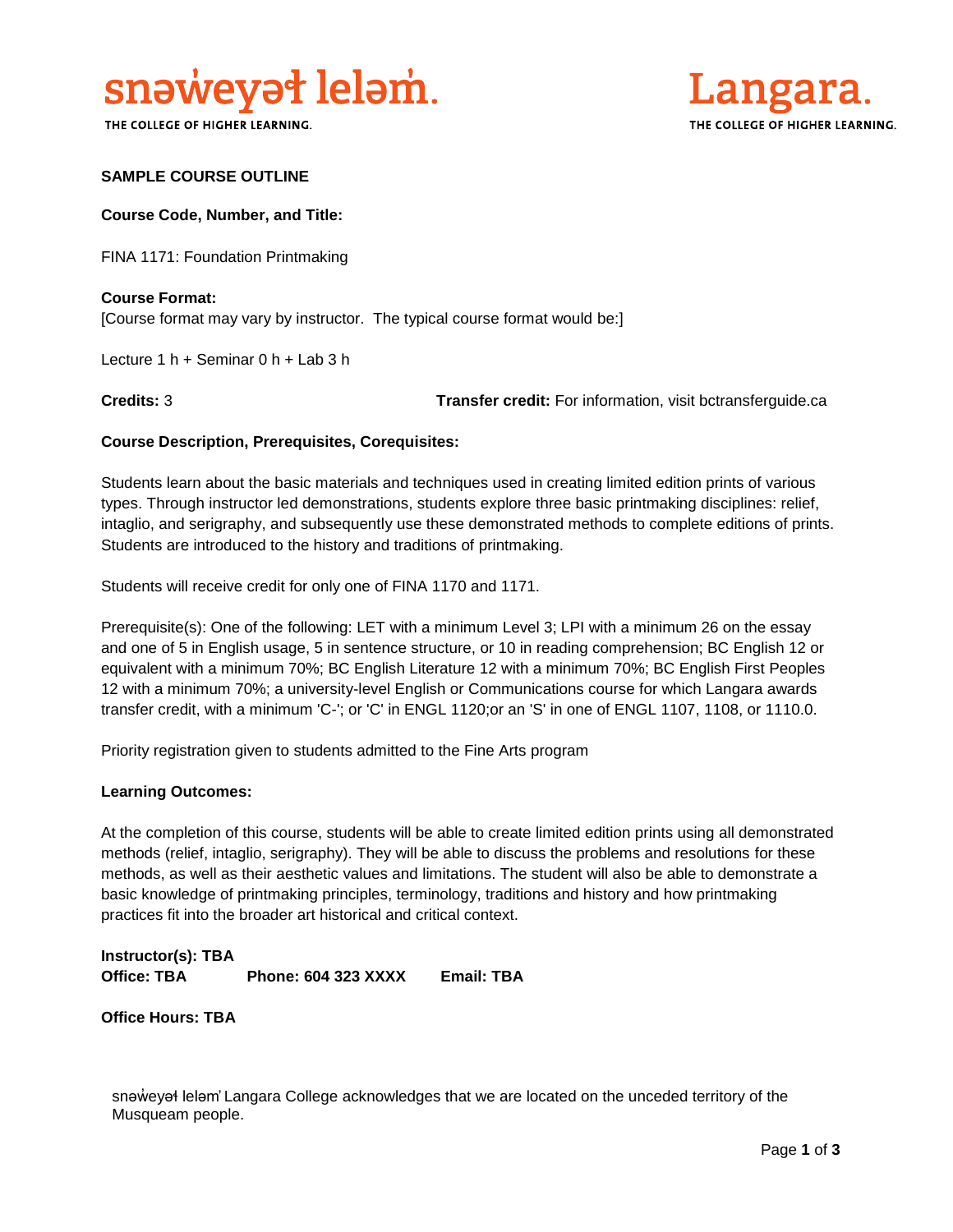# snaweyał lelam.

THE COLLEGE OF HIGHER LEARNING.



#### **Textbook and Course Materials:**

[Textbook selection may vary by instructor. An example of texts and course materials for this course might be:}

For textbook information, visit [https://mycampusstore.langara.bc.ca/buy\\_courselisting.asp?selTerm=3|8](https://mycampusstore.langara.bc.ca/buy_courselisting.asp?selTerm=3|8)

Note: *This course may use an electronic (online) instructional resource that is located outside of Canada*  for mandatory graded class work. You may be required to enter personal information, such as your name *and email address, to log in to this resource. This means that your personal information could be stored on servers located outside of Canada and may be accessed by U.S. authorities, subject to federal laws. Where possible, you may log in with an email pseudonym as long as you provide the pseudonym to me so I can identify you when reviewing your class work.* 

**Assessments and Weighting: Final Exam % Other Assessments % (An example of other assessments might be:) %**

Assignments: 70% Participation: 30%

Number of assignments: 3

Participation format: Attendance, preparedness, involvement in class and critiques, timely completion of projects, cleaning up, assisting other students as necessary, general involvement in positive and professional operation of the studio.

Number and variety of writing assignments: None

Proportion of individual and group work Individual: 90% Group: 10%

**Grading System:** Letter grade Specific grading schemes will be detailed in each course section outline.

Passing grade: D

*This generic outline is for planning purposes only.*